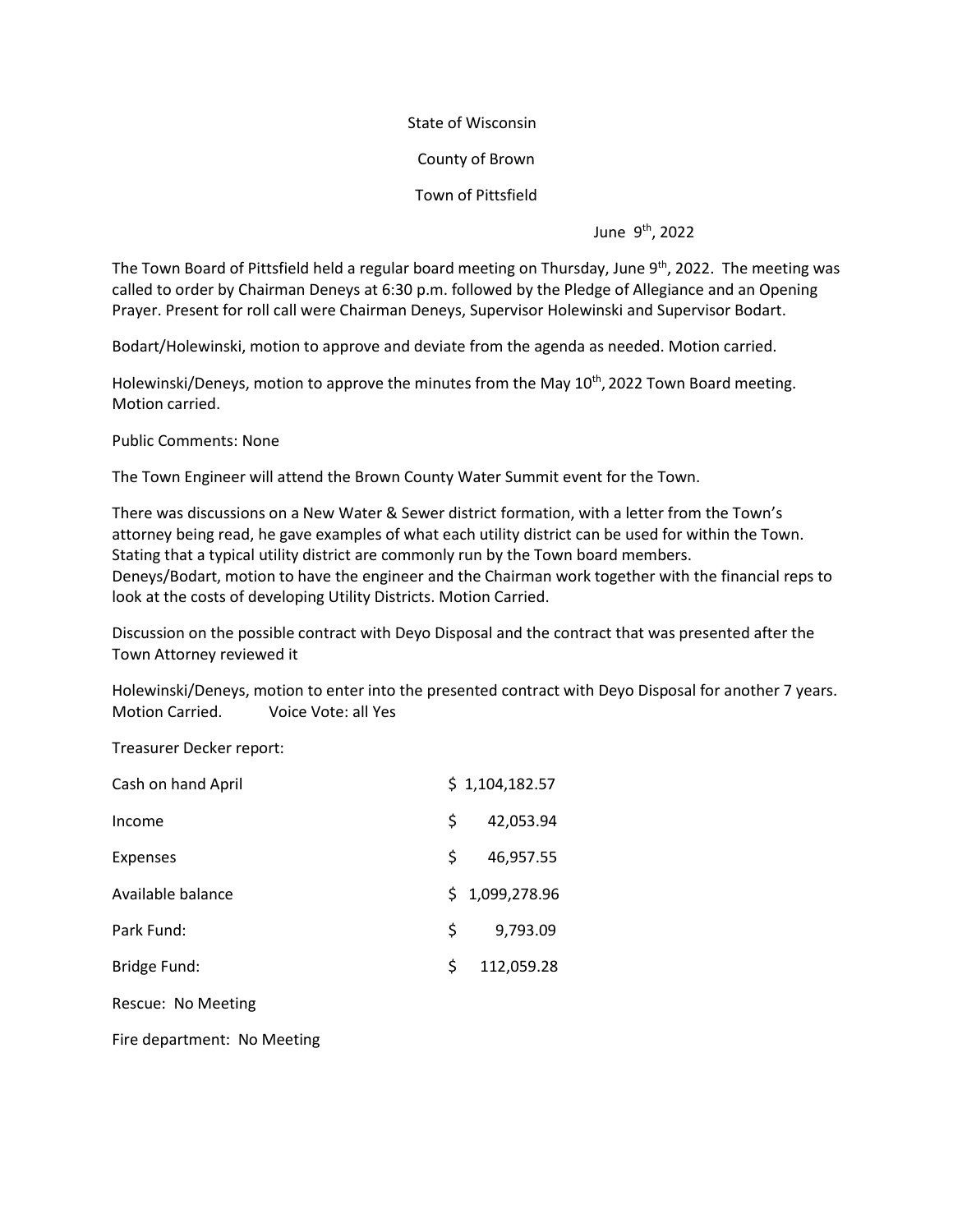Planning Committee:

- The Survey was review for the Area Development Planning and will be further looked reviewed through the electronic copy of the Pattern Book
- The Internet RFI was discussed and the Chairman will schedule further discussions with the top 2 point getters
- Rezone of the southern 6 acres of parcel PI-231 from AG-FP to Ag, to be adjoined to the purchasers zone on parcel PI-242, a motion was made to recommend to the board that this is approved.
- Rezone of parcel PI-182-1 from AG-FP to Ag, a motion was made to recommend to the board that this is approved.
- CSM review to split Parcel PI-182-1 from the 19.624 acres to 2 parcels , the northern parcel to be 9.565 acres and the southern parcel to be 9.560 acres, a motion was made to recommend to the board that this is approved.
- Zoning Administrator- Busy Month with building

Humane officer report: Deneys/Bodart, motion to receive and place on file the report from the humane officer. Motion carried.

Public Works: No Report

Park Report:

- There was a great Turn out for the Community Days held on May  $21^{st}$ , 2022
- Looking at booking Community Days 2023 on May 20<sup>th</sup>
- New Rules signs were installed by the Athletic field
- Revisions that were discussed on the Athletic Field rental contract will be made
- Parking Concerns were discussed and budgeting for an additional parking lot will be addressed at the 2023 Budget meeting

Deneys/Holewinski, motion to approve presented Liquor License. Motion Carried

Bodart/Holewinski, Motion to Rezone of the southern 6 acres of parcel PI-231 from AG-FP to Ag, to be adjoined to the purchasers zone on parcel PI-242. Motion Carried.

Holewinski/Bodart, Motion to Rezone of parcel PI-182-1 from AG-FP to Ag. Motion Carried

Bodart/Holewinski, Motion to approve the CSM to split Parcel PI-182-1 from the 19.624 acres to 2 parcels, the northern parcel to be 9.565 acres and the southern parcel to be 9.560 acres. Motion Carried.

Deneys/Bodart, Motion to contract with Mead & Hunt for needed Bridge Inspections, with allowance of under \$4000. Motion Carried.

General Road Maintenance:

Discussion on the Robin Ln, Brush and tree stump removal from the Right of Way along the road was discussed , the estimate to remove the stumps in discussion was a maximum of \$4500 with debris clean up.

Deneys/Holewinski, motion to hire R & M Forestry at a total possible cost of \$4,750 with debris clean up and also removing the scrub trees along the west side of the North Pittsfield cemetery. Motion carried.